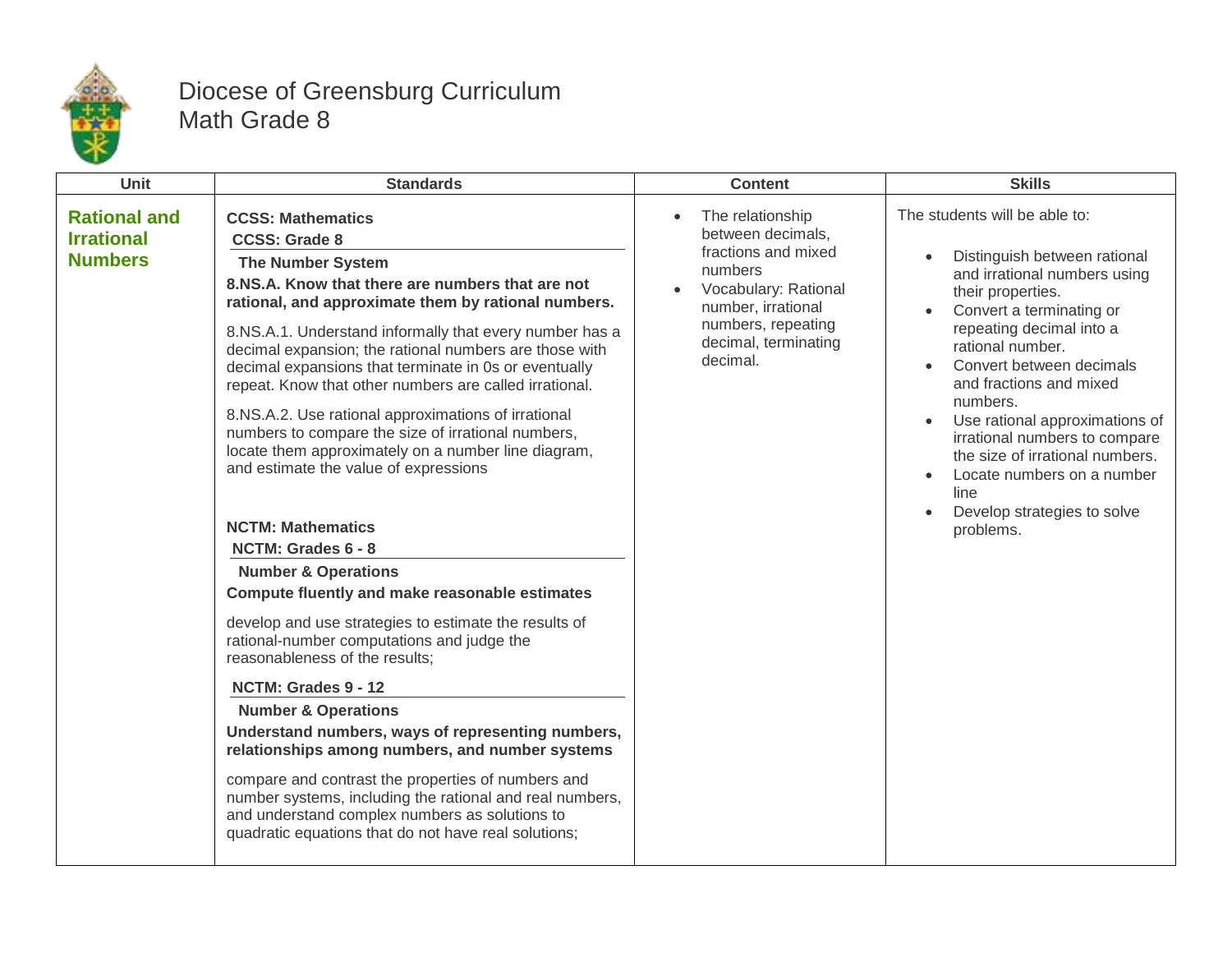| <b>Unit</b>        | <b>Standards</b>                                                                                                                                                                                                                                                                                                                                                                                                                                                                                                                                                                                                                                                                                                                                                                                                                                                                                                                                                                                                                                                                                                                                                                                                                                                                                                                                                                                                                                 | <b>Content</b>                                                                             | <b>Skills</b>                                                                                                                                                                                                                                                                                                                                                                                                                                                                                                                                                                        |
|--------------------|--------------------------------------------------------------------------------------------------------------------------------------------------------------------------------------------------------------------------------------------------------------------------------------------------------------------------------------------------------------------------------------------------------------------------------------------------------------------------------------------------------------------------------------------------------------------------------------------------------------------------------------------------------------------------------------------------------------------------------------------------------------------------------------------------------------------------------------------------------------------------------------------------------------------------------------------------------------------------------------------------------------------------------------------------------------------------------------------------------------------------------------------------------------------------------------------------------------------------------------------------------------------------------------------------------------------------------------------------------------------------------------------------------------------------------------------------|--------------------------------------------------------------------------------------------|--------------------------------------------------------------------------------------------------------------------------------------------------------------------------------------------------------------------------------------------------------------------------------------------------------------------------------------------------------------------------------------------------------------------------------------------------------------------------------------------------------------------------------------------------------------------------------------|
|                    | © Copyright 2010. National Governors Association<br>Center for Best Practices and Council of Chief State<br>School Officers. All rights reserved.                                                                                                                                                                                                                                                                                                                                                                                                                                                                                                                                                                                                                                                                                                                                                                                                                                                                                                                                                                                                                                                                                                                                                                                                                                                                                                |                                                                                            |                                                                                                                                                                                                                                                                                                                                                                                                                                                                                                                                                                                      |
| <b>Expressions</b> | <b>CCSS: Mathematics</b><br><b>CCSS: Grade 8</b><br><b>The Number System</b><br>8.NS.A. Know that there are numbers that are not<br>rational, and approximate them by rational numbers.<br>8.NS.A.2. Use rational approximations of irrational<br>numbers to compare the size of irrational numbers,<br>locate them approximately on a number line diagram,<br>and estimate the value of expressions<br><b>Expressions &amp; Equations</b><br>8.EE.A. Work with radicals and integer exponents.<br>8.EE.A.1. Know and apply the properties of integer<br>exponents to generate equivalent numerical expressions.<br>8.EE.A.2. Use square root and cube root symbols to<br>represent solutions to equations of the form $x^2 = p$ and $x^3$<br>$= p$ , where p is a positive rational number. Evaluate<br>square roots of small perfect squares and cube roots of<br>small perfect cubes. Know that $\lfloor$<br>lis irrational.<br>8.EE.A.3. Use numbers expressed in the form of a single<br>digit times a whole-number power of 10 to estimate very<br>large or very small quantities, and to express how many<br>times as much one is than the other.<br>8.EE.A.4. Perform operations with numbers expressed in<br>scientific notation, including problems where both<br>decimal and scientific notation are used. Use scientific<br>notation and choose units of appropriate size for<br>measurements of very large or very small quantities | Expressions<br>$\bullet$<br>Square roots<br>Cube roots<br>Exponents<br>Scientific notation | The students will be able to:<br>Apply concepts of integer<br>exponents to generate<br>equivalent expressions.<br>Evaluate expressions with<br>exponents<br>Understand negative<br>exponents<br>Multiply and divide with<br>exponents<br>Multiply and divide monomials<br>Use and evaluate square<br>roots and cube roots<br>Identify equivalent<br>expressions using exponents.<br>Calculate square roots of<br>perfect squares.<br>Evaluate radical expressions.<br>Convert between standard<br>and scientific notation.<br>Multiply and divide numbers in<br>scientific notation. |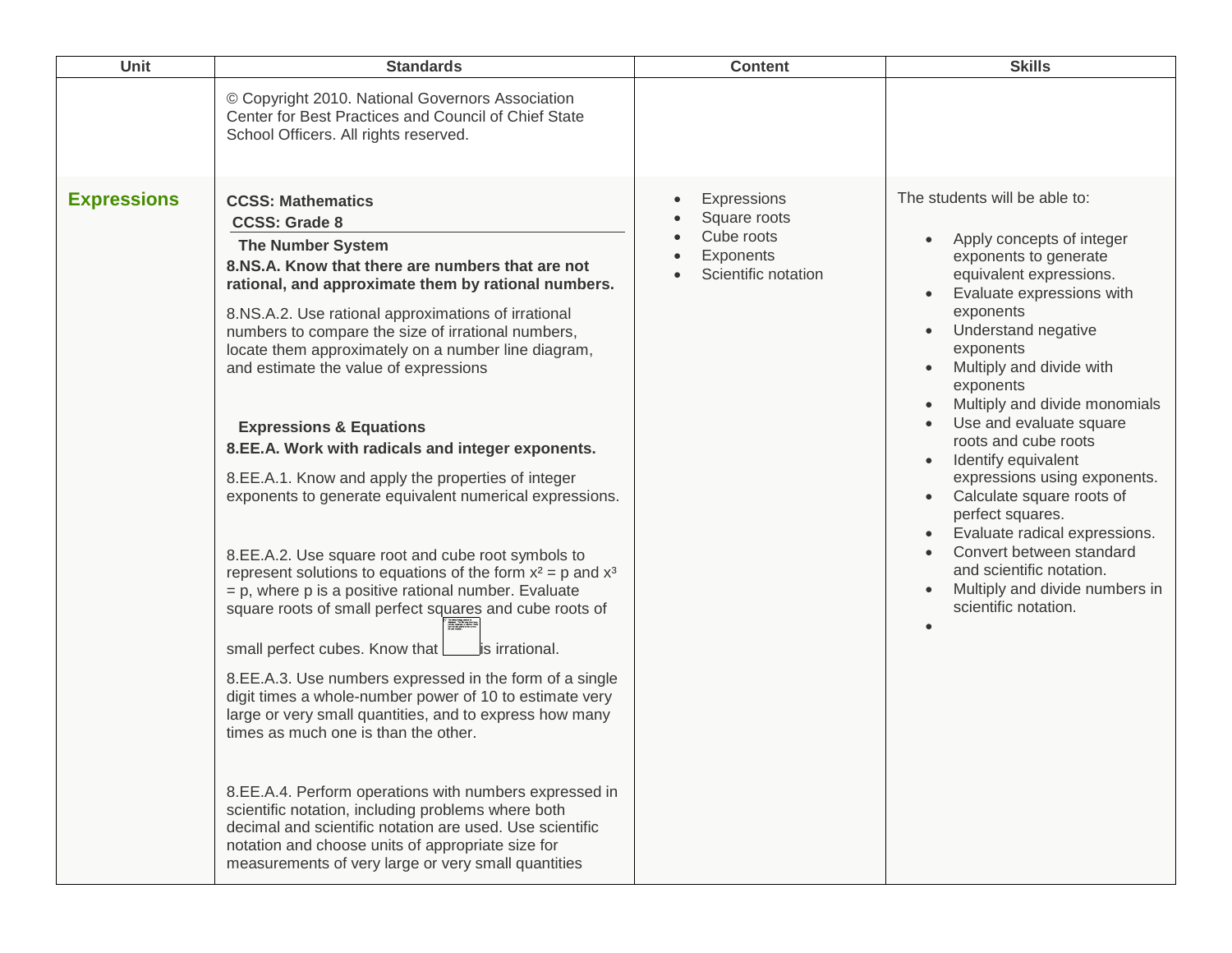| <b>Unit</b>                       | <b>Standards</b>                                                                                                                                                                                                                                                                                                                                                                                                                                                                                                                                                                                                                                                                                                                                                                                                                                                                                                                        | <b>Content</b>                                                                         | <b>Skills</b>                                                                                                                                                                                                                                                                                                                                                                                                                                                                                                                                    |
|-----------------------------------|-----------------------------------------------------------------------------------------------------------------------------------------------------------------------------------------------------------------------------------------------------------------------------------------------------------------------------------------------------------------------------------------------------------------------------------------------------------------------------------------------------------------------------------------------------------------------------------------------------------------------------------------------------------------------------------------------------------------------------------------------------------------------------------------------------------------------------------------------------------------------------------------------------------------------------------------|----------------------------------------------------------------------------------------|--------------------------------------------------------------------------------------------------------------------------------------------------------------------------------------------------------------------------------------------------------------------------------------------------------------------------------------------------------------------------------------------------------------------------------------------------------------------------------------------------------------------------------------------------|
|                                   | (e.g., use millimeters per year for seafloor spreading).<br>Interpret scientific notation that has been generated by<br>technology.<br><b>NCTM: Mathematics</b><br>NCTM: Grades 6 - 8<br>Algebra<br>Represent and analyze mathematical situations and<br>structures using algebraic symbols<br>explore relationships between symbolic expressions and<br>graphs of lines, paying particular attention to the meaning<br>of intercept and slope;<br>recognize and generate equivalent forms for simple<br>algebraic expressions and solve linear equations<br>© Copyright 2010. National Governors Association<br>Center for Best Practices and Council of Chief State<br>School Officers. All rights reserved.                                                                                                                                                                                                                          |                                                                                        |                                                                                                                                                                                                                                                                                                                                                                                                                                                                                                                                                  |
| <b>Linear</b><br><b>Equations</b> | <b>CCSS: Mathematics</b><br><b>CCSS: Grade 8</b><br><b>Expressions &amp; Equations</b><br>8.EE.B. Understand the connections between<br>proportional relationships, lines, and linear<br>equations.<br>8.EE.B.5. Graph proportional relationships, interpreting<br>the unit rate as the slope of the graph. Compare two<br>different proportional relationships represented in<br>different ways. For example, compare a distance-time<br>graph to a distance-time equation to determine which of<br>two moving objects has greater speed.<br>8.EE.C. Analyze and solve linear equations and pairs<br>of simultaneous linear equations.<br>8.EE.C.7. Solve linear equations in one variable.<br>8.EE.C.7a. Give examples of linear equations in one<br>variable with one solution, infinitely many solutions, or no<br>solutions. Show which of these possibilities is the case<br>by successively transforming the given equation into | <b>Linear Equations</b><br>$\bullet$<br>Slope of a line<br><b>Systems of Equations</b> | The students will be able to:<br>Analyze and describe linear<br>relationships between two<br>variables, using slope<br>Make connections between<br>slope, lines and linear<br>equations.<br>Interpret solutions to a linear<br>equation and systems of two<br>linear equations.<br>Analyze, model and solve<br>$\bullet$<br>linear equations.<br>Analyze and solve pairs of<br>simultaneous equations.<br>Calculate slope.<br>Graph linear equations.<br>Solve equations, including<br>multi-step.<br>Find solutions to systems of<br>equations. |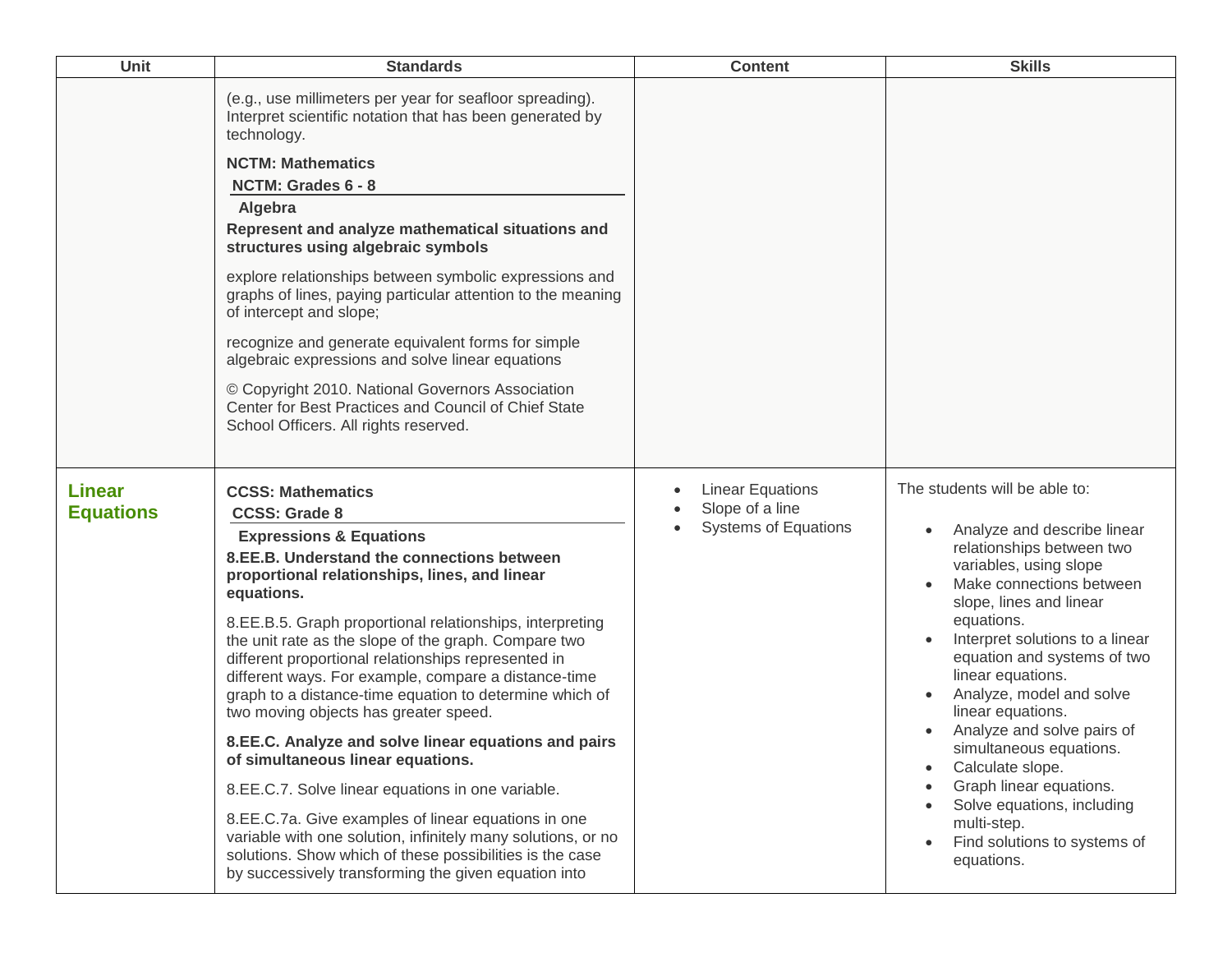| Unit | <b>Standards</b>                                                                                                                                                                                                                                                                                           | <b>Content</b> | <b>Skills</b>                                                                               |
|------|------------------------------------------------------------------------------------------------------------------------------------------------------------------------------------------------------------------------------------------------------------------------------------------------------------|----------------|---------------------------------------------------------------------------------------------|
|      | simpler forms, until an equivalent equation of the form $x =$<br>$a, a = a$ , or $a = b$ results (where a and b are different<br>numbers).                                                                                                                                                                 |                | Solve system of equations<br>$\bullet$<br>using substitution, elimination,<br>and graphing. |
|      | 8.EE.C.7b. Solve linear equations with rational number<br>coefficients, including equations whose solutions require<br>expanding expressions using the distributive property<br>and collecting like terms.                                                                                                 |                |                                                                                             |
|      | 8.EE.C.8. Analyze and solve pairs of simultaneous linear<br>equations.                                                                                                                                                                                                                                     |                |                                                                                             |
|      | 8.EE.C.8a. Understand that solutions to a system of two<br>linear equations in two variables correspond to points of<br>intersection of their graphs, because points of<br>intersection satisfy both equations simultaneously.                                                                             |                |                                                                                             |
|      | 8.EE.C.8b. Solve systems of two linear equations in two<br>variables algebraically, and estimate solutions by<br>graphing the equations. Solve simple cases by<br>inspection. For example, $3x + 2y = 5$ and $3x + 2y = 6$<br>have no solution because $3x + 2y$ cannot simultaneously<br>be $5$ and $6$ . |                |                                                                                             |
|      | 8.EE.C.8c. Solve real-world and mathematical problems<br>leading to two linear equations in two variables. For<br>example, given coordinates for two pairs of points,<br>determine whether the line through the first pair of points<br>intersects the line through the second pair.                       |                |                                                                                             |
|      | <b>NCTM: Mathematics</b><br>NCTM: Grades 6 - 8                                                                                                                                                                                                                                                             |                |                                                                                             |
|      | Algebra<br>Understand patterns, relations, and functions                                                                                                                                                                                                                                                   |                |                                                                                             |
|      | identify functions as linear or nonlinear and contrast their<br>properties from tables, graphs, or equations.                                                                                                                                                                                              |                |                                                                                             |
|      | Represent and analyze mathematical situations and<br>structures using algebraic symbols                                                                                                                                                                                                                    |                |                                                                                             |
|      | recognize and generate equivalent forms for simple<br>algebraic expressions and solve linear equations                                                                                                                                                                                                     |                |                                                                                             |
|      | © Copyright 2010. National Governors Association<br>Center for Best Practices and Council of Chief State<br>School Officers. All rights reserved.                                                                                                                                                          |                |                                                                                             |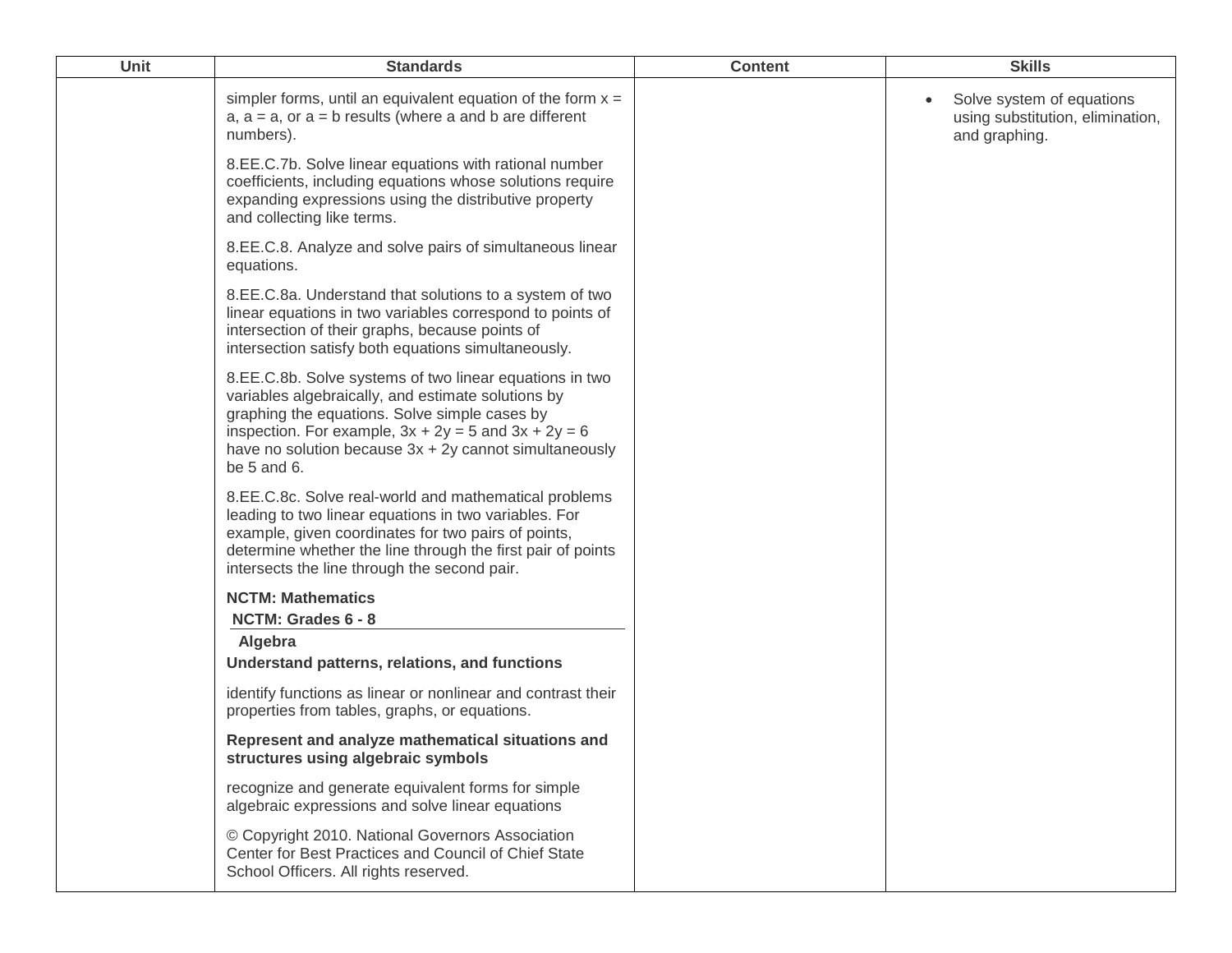| Unit             | <b>Standards</b>                                                                                                                                                                                                                                                                                                                                                                                                                                                                                                                                                                                                                                                                                                                                                                                                                                                                                                                                                        | <b>Content</b>                                                     | <b>Skills</b>                                                                                                                                                                                                                                                                                                                                                                                                                            |
|------------------|-------------------------------------------------------------------------------------------------------------------------------------------------------------------------------------------------------------------------------------------------------------------------------------------------------------------------------------------------------------------------------------------------------------------------------------------------------------------------------------------------------------------------------------------------------------------------------------------------------------------------------------------------------------------------------------------------------------------------------------------------------------------------------------------------------------------------------------------------------------------------------------------------------------------------------------------------------------------------|--------------------------------------------------------------------|------------------------------------------------------------------------------------------------------------------------------------------------------------------------------------------------------------------------------------------------------------------------------------------------------------------------------------------------------------------------------------------------------------------------------------------|
|                  |                                                                                                                                                                                                                                                                                                                                                                                                                                                                                                                                                                                                                                                                                                                                                                                                                                                                                                                                                                         |                                                                    |                                                                                                                                                                                                                                                                                                                                                                                                                                          |
| <b>Functions</b> | <b>CCSS: Mathematics</b><br><b>CCSS: Grade 8</b><br><b>Functions</b><br>8.F.A. Define, evaluate, and compare functions.<br>8.F.A.1. Understand that a function is a rule that assigns<br>to each input exactly one output. The graph of a function<br>is the set of ordered pairs consisting of an input and the<br>corresponding output.<br>8.F.A.2. Compare properties of two functions each<br>represented in a different way (algebraically, graphically,<br>numerically in tables, or by verbal descriptions). For<br>example, given a linear function represented by a table of<br>values and a linear function represented by an algebraic<br>expression, determine which function has the greater<br>rate of change.<br>8.F.A.3. Interpret the equation $y = mx + b$ as defining a<br>linear function, whose graph is a straight line; give<br>examples of functions that are not linear.<br>8.F.B. Use functions to model relationships between<br>quantities. | <b>Functions</b><br>$\bullet$<br>Linear and nonlinear<br>functions | The students will be able to:<br>Define, interpret, and compare<br>$\bullet$<br>functions displayed<br>algebraically, graphically,<br>numerically in tables, or by<br>verbal descriptions.<br>Interpret the rate of change<br>and initial value of a linear<br>function in terms of the<br>situation it models, and in<br>terms of its graph or a table of<br>values<br>Identify functions<br>Identify linear and nonlinear<br>functions |
|                  | 8.F.B.4. Construct a function to model a linear<br>relationship between two quantities. Determine the rate<br>of change and initial value of the function from a<br>description of a relationship or from two $(x, y)$ values,<br>including reading these from a table or from a graph.<br>Interpret the rate of change and initial value of a linear<br>function in terms of the situation it models, and in terms<br>of its graph or a table of values.<br>8.F.B.5. Describe qualitatively the functional relationship<br>between two quantities by analyzing a graph (e.g., where<br>the function is increasing or decreasing, linear or<br>nonlinear). Sketch a graph that exhibits the qualitative<br>features of a function that has been described verbally.                                                                                                                                                                                                     |                                                                    |                                                                                                                                                                                                                                                                                                                                                                                                                                          |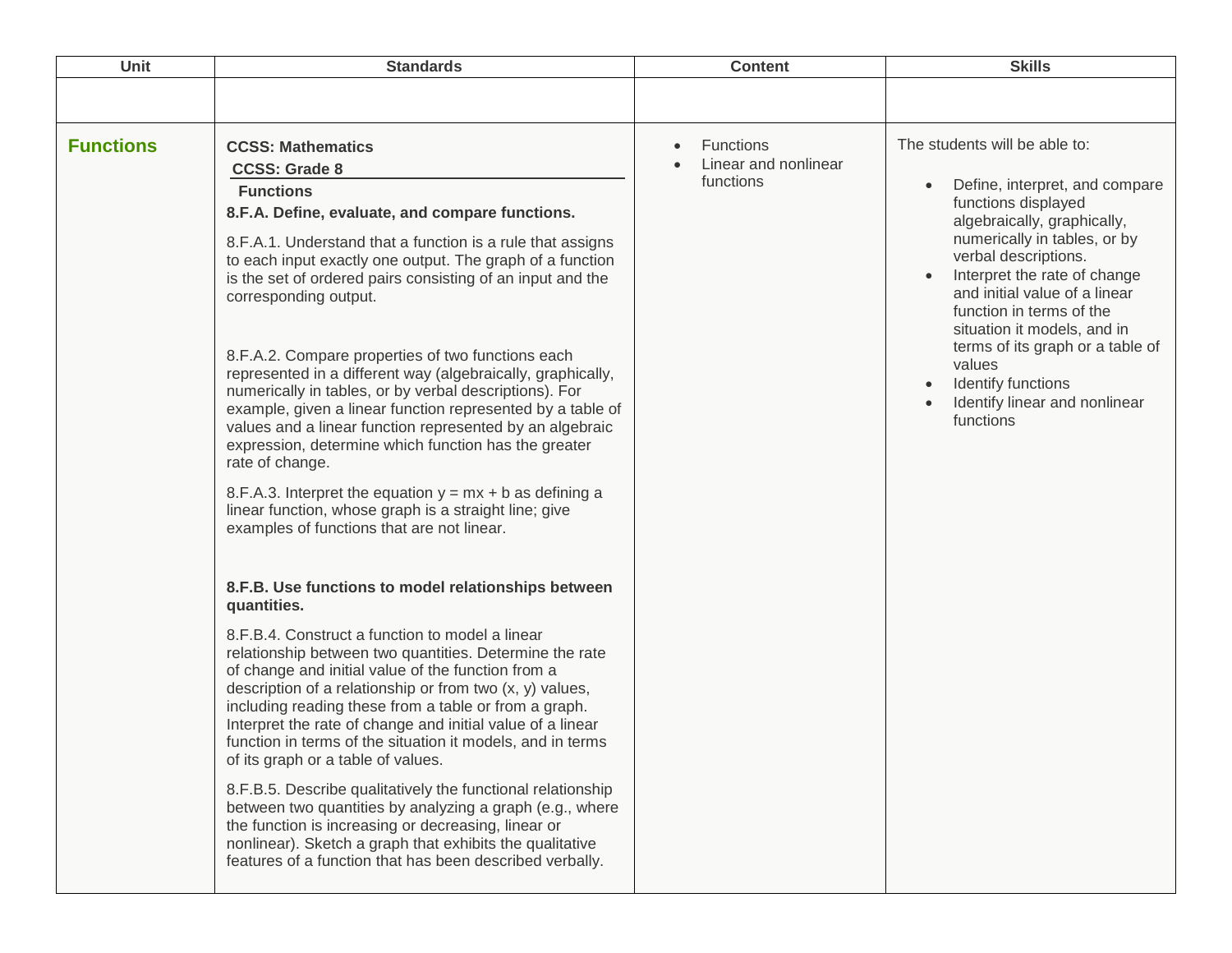| Unit                                          | <b>Standards</b>                                                                                                                                                                                                                                                                                                                                                                                                                                                                                                                                                                                                                                                                                                               | <b>Content</b>                                                             | <b>Skills</b>                                                                                                                                                                                                                                                                   |
|-----------------------------------------------|--------------------------------------------------------------------------------------------------------------------------------------------------------------------------------------------------------------------------------------------------------------------------------------------------------------------------------------------------------------------------------------------------------------------------------------------------------------------------------------------------------------------------------------------------------------------------------------------------------------------------------------------------------------------------------------------------------------------------------|----------------------------------------------------------------------------|---------------------------------------------------------------------------------------------------------------------------------------------------------------------------------------------------------------------------------------------------------------------------------|
|                                               | <b>NCTM: Mathematics</b><br>NCTM: Grades 6 - 8<br>Algebra<br>Understand patterns, relations, and functions<br>represent, analyze, and generalize a variety of patterns<br>with tables, graphs, words, and, when possible, symbolic<br>rules;<br>relate and compare different forms of representation for a<br>relationship;<br>identify functions as linear or nonlinear and contrast their<br>properties from tables, graphs, or equations.<br>© Copyright 2010. National Governors Association<br>Center for Best Practices and Council of Chief State<br>School Officers. All rights reserved.                                                                                                                              |                                                                            |                                                                                                                                                                                                                                                                                 |
| <b>Cylinders,</b><br>Cones,<br><b>Spheres</b> | <b>CCSS: Mathematics</b><br><b>CCSS: Grade 8</b><br><b>Geometry</b><br>8.G.C. Solve real-world and mathematical problems<br>involving volume of cylinders, cones, and spheres.<br>8.G.C.9. Know the formulas for the volumes of cones,<br>cylinders, and spheres and use them to solve real-world<br>and mathematical problems.<br><b>NCTM: Mathematics</b><br>NCTM: Grades 6 - 8<br><b>Geometry</b><br>Analyze characteristics and properties of two- and<br>three-dimensional geometric shapes and develop<br>mathematical arguments about geometric<br>relationships<br>precisely describe, classify, and understand relationships<br>among types of two- and three-dimensional objects using<br>their defining properties; | 3-D Objects<br>$\bullet$<br>Volume of an Object<br>Application of Formulas | The students will be able to:<br>Apply concepts of volume of<br>cylinders, cones, and spheres<br>to solve real-world and<br>mathematical problems.<br>Know formulas for volume of<br>cylinders, cones, spheres<br>Calculate volume of cylinders,<br>$\bullet$<br>cones, spheres |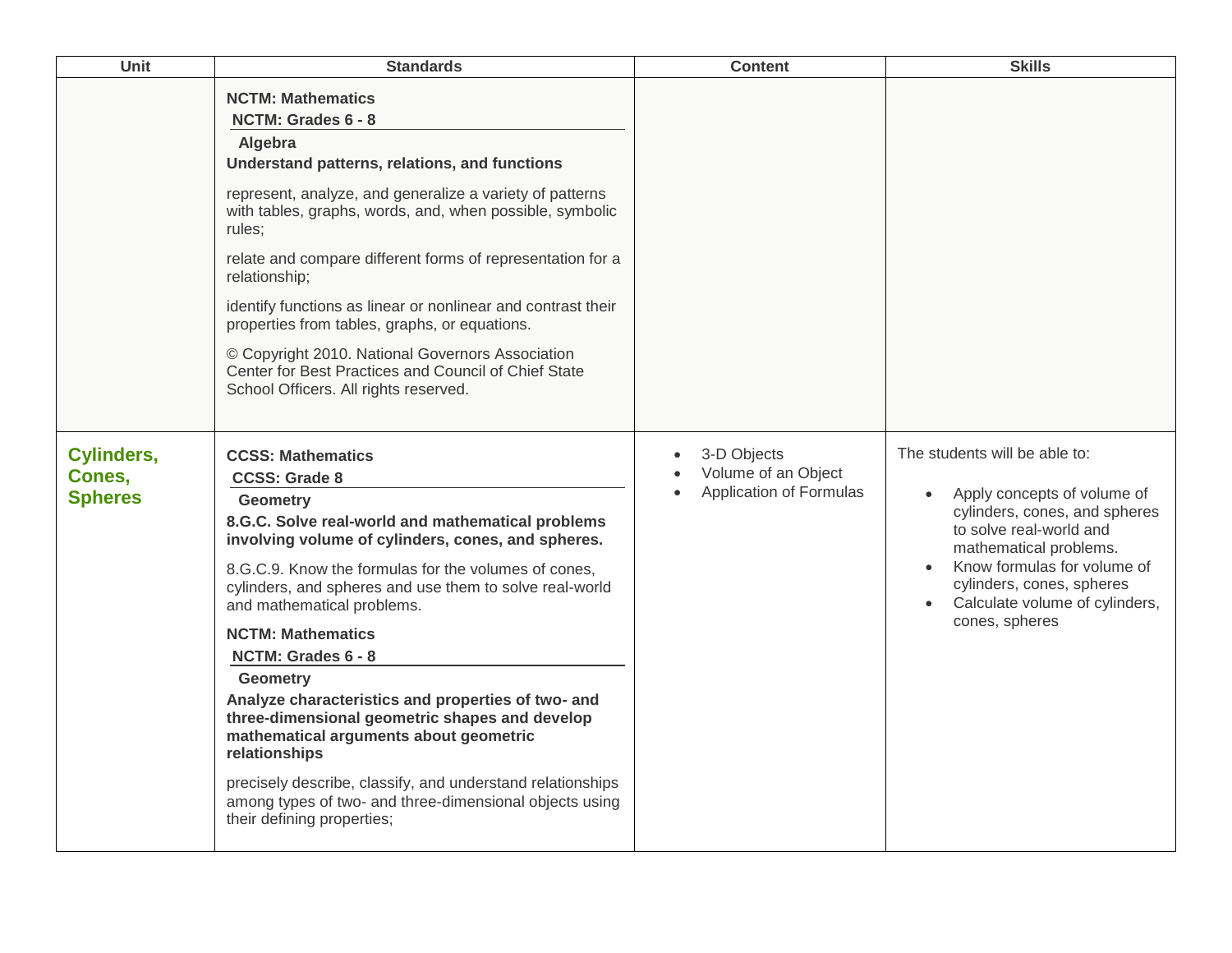| <b>Unit</b>                         | <b>Standards</b>                                                                                                                                                                                                                                                                                                                                                                                                                                                                                                                                                                                                                                                                                                                                                                                                                                                                                                                                                                                                                                                                                                                                                                                                                                                                                                                                                                                                                                                                    | <b>Content</b>                                                              | <b>Skills</b>                                                                                                                                                                                                                                                                                                                                                                 |
|-------------------------------------|-------------------------------------------------------------------------------------------------------------------------------------------------------------------------------------------------------------------------------------------------------------------------------------------------------------------------------------------------------------------------------------------------------------------------------------------------------------------------------------------------------------------------------------------------------------------------------------------------------------------------------------------------------------------------------------------------------------------------------------------------------------------------------------------------------------------------------------------------------------------------------------------------------------------------------------------------------------------------------------------------------------------------------------------------------------------------------------------------------------------------------------------------------------------------------------------------------------------------------------------------------------------------------------------------------------------------------------------------------------------------------------------------------------------------------------------------------------------------------------|-----------------------------------------------------------------------------|-------------------------------------------------------------------------------------------------------------------------------------------------------------------------------------------------------------------------------------------------------------------------------------------------------------------------------------------------------------------------------|
|                                     | © Copyright 2010. National Governors Association<br>Center for Best Practices and Council of Chief State<br>School Officers. All rights reserved.                                                                                                                                                                                                                                                                                                                                                                                                                                                                                                                                                                                                                                                                                                                                                                                                                                                                                                                                                                                                                                                                                                                                                                                                                                                                                                                                   |                                                                             |                                                                                                                                                                                                                                                                                                                                                                               |
| <b>Congruence</b><br>and Similarity | <b>CCSS: Mathematics</b><br><b>CCSS: Grade 8</b><br><b>Geometry</b><br>8.G.A. Understand congruence and similarity using<br>physical models, transparencies, or geometry<br>software.<br>8.G.A.1. Verify experimentally the properties of rotations,<br>reflections, and translations:<br>8.G.A.2. Understand that a two-dimensional figure is<br>congruent to another if the second can be obtained from<br>the first by a sequence of rotations, reflections, and<br>translations; given two congruent figures, describe a<br>sequence that exhibits the congruence between them.<br>8.G.A.3. Describe the effect of dilations, translations,<br>rotations, and reflections on two-dimensional figures<br>using coordinates.<br>8.G.A.4. Understand that a two-dimensional figure is<br>similar to another if the second can be obtained from the<br>first by a sequence of rotations, reflections, translations,<br>and dilations; given two similar two-dimensional figures,<br>describe a sequence that exhibits the similarity between<br>them.<br><b>NCTM: Mathematics</b><br><b>NCTM: Grades 6 - 8</b><br><b>Geometry</b><br>Analyze characteristics and properties of two- and<br>three-dimensional geometric shapes and develop<br>mathematical arguments about geometric<br>relationships<br>create and critique inductive and deductive arguments<br>concerning geometric ideas and relationships, such as<br>congruence, similarity, and the Pythagorean relationship. | Geometric<br>Transformations<br>Similar Figures<br><b>Congruent Figures</b> | The students will be able to:<br>Use transformations to<br>$\bullet$<br>demonstrate congruence and<br>similarity of geometric figures.<br>Use various tools to<br>understand and apply<br>geometric transformations to<br>geometric figures.<br>Identify reflections, rotations,<br>$\bullet$<br>and translations.<br>Identify similar and congruent<br>$\bullet$<br>figures. |
|                                     |                                                                                                                                                                                                                                                                                                                                                                                                                                                                                                                                                                                                                                                                                                                                                                                                                                                                                                                                                                                                                                                                                                                                                                                                                                                                                                                                                                                                                                                                                     |                                                                             |                                                                                                                                                                                                                                                                                                                                                                               |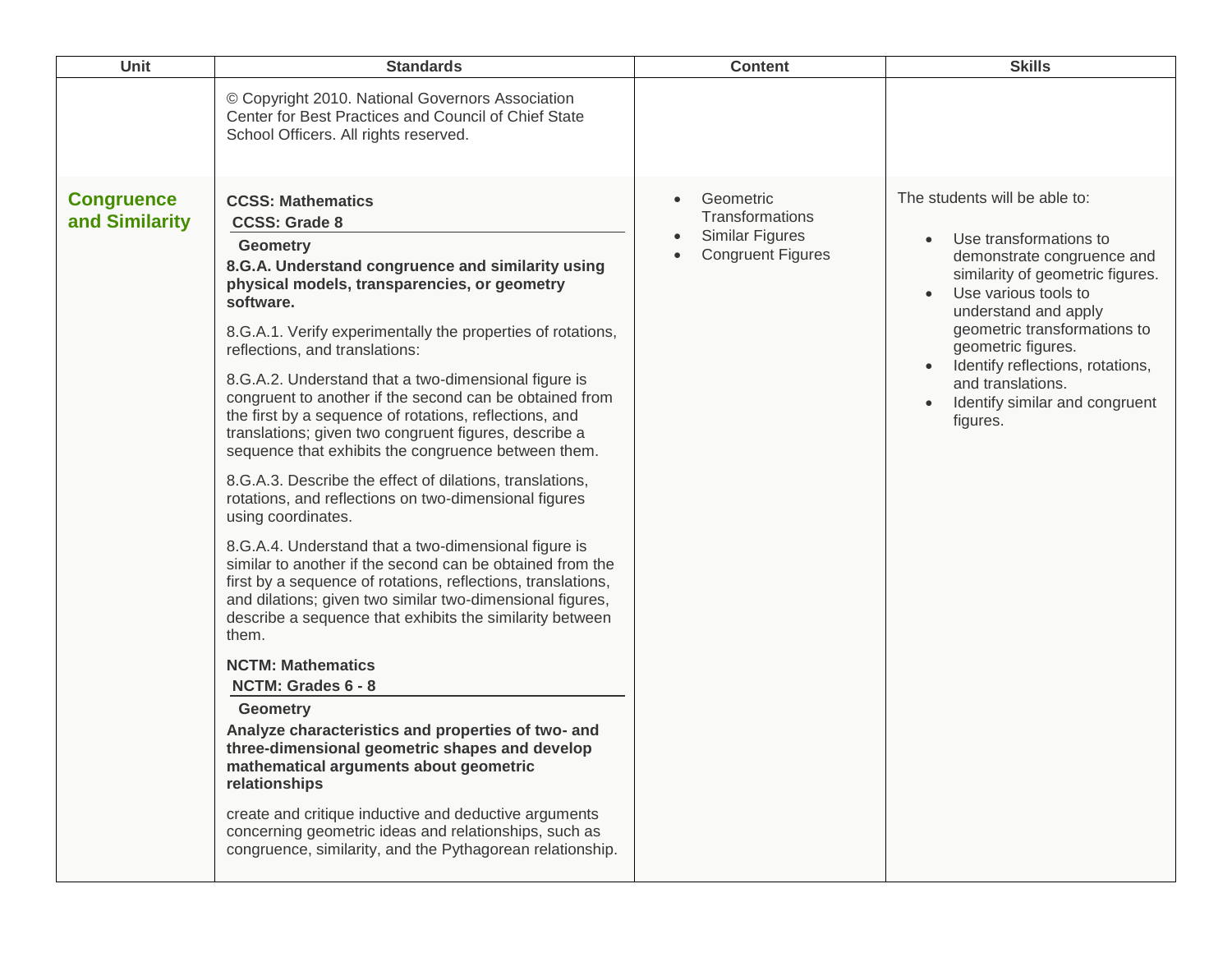| Unit                                    | <b>Standards</b>                                                                                                                                                                                                                                                                                                                                                                                                                                                                                                                                                                                                                                       | <b>Content</b>                                                                            | <b>Skills</b>                                                                                                                                                                                                                                                                           |
|-----------------------------------------|--------------------------------------------------------------------------------------------------------------------------------------------------------------------------------------------------------------------------------------------------------------------------------------------------------------------------------------------------------------------------------------------------------------------------------------------------------------------------------------------------------------------------------------------------------------------------------------------------------------------------------------------------------|-------------------------------------------------------------------------------------------|-----------------------------------------------------------------------------------------------------------------------------------------------------------------------------------------------------------------------------------------------------------------------------------------|
|                                         | Apply transformations and use symmetry to analyze<br>mathematical situations<br>examine the congruence, similarity, and line or rotational<br>symmetry of objects using transformations.<br>© Copyright 2010. National Governors Association<br>Center for Best Practices and Council of Chief State<br>School Officers. All rights reserved.                                                                                                                                                                                                                                                                                                          |                                                                                           |                                                                                                                                                                                                                                                                                         |
| <b>Pythagorean</b><br><b>Theorem</b>    | <b>CCSS: Mathematics</b><br><b>CCSS: Grade 8</b><br><b>Geometry</b><br>8.G.B. Understand and apply the Pythagorean<br>Theorem.<br>8.G.B.6. Explain a proof of the Pythagorean Theorem<br>and its converse.<br>8.G.B.7. Apply the Pythagorean Theorem to determine<br>unknown side lengths in right triangles in real-world and<br>mathematical problems in two and three dimensions.<br>8.G.B.8. Apply the Pythagorean Theorem to find the<br>distance between two points in a coordinate system.<br>© Copyright 2010. National Governors Association<br>Center for Best Practices and Council of Chief State<br>School Officers. All rights reserved. | <b>Right Triangles</b><br>$\bullet$<br>Application of<br>$\bullet$<br>Pythagorean theorem | The students will be able to:<br>Apply the Pythagorean<br>Theorem and its converse to<br>solve mathematical problems<br>in two and three dimensions.<br>Apply the Pythagorean<br>Theorem to determine<br>unknown sides.                                                                 |
| <b>Data and</b><br><b>Distributions</b> | <b>CCSS: Mathematics</b><br><b>CCSS: Grade 8</b><br><b>Statistics &amp; Probability</b><br>8.SP.A. Investigate patterns of association in<br>bivariate data.<br>8.SP.A.1. Construct and interpret scatter plots for<br>bivariate measurement data to investigate patterns of<br>association between two quantities. Describe patterns<br>such as clustering, outliers, positive or negative                                                                                                                                                                                                                                                            | Display of Data<br>$\bullet$<br>Analysis of Data<br>Patterns<br>Linear Models for Data    | The students will be able to;<br>Construct, analyze, and<br>interpret bivariate data<br>displayed in scatter plots.<br>Identify and use linear models<br>to describe bivariate<br>measurement data.<br>Use frequencies to analyze<br>patterns of association seen in<br>bivariate data. |